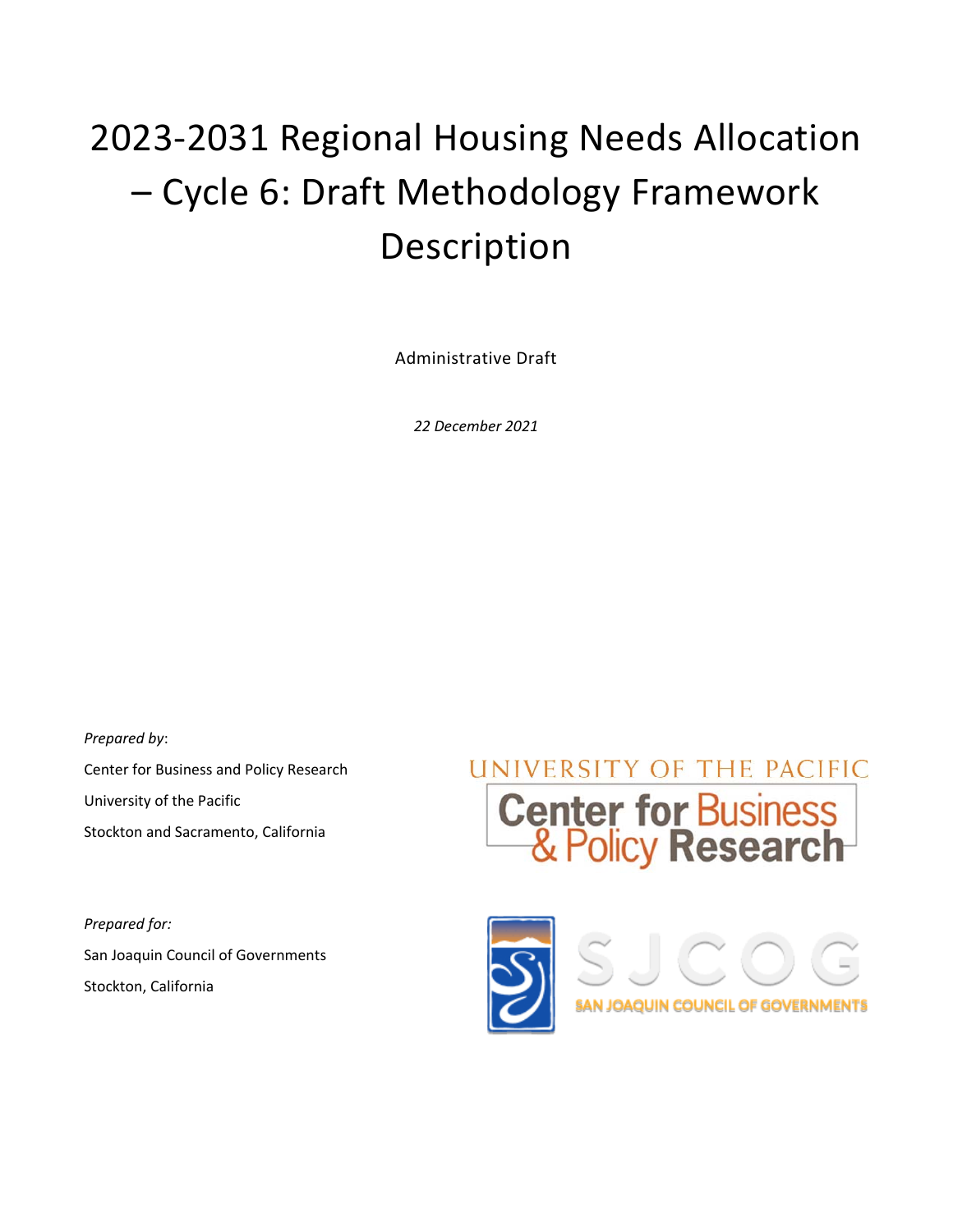# Table of Contents

# List of Tables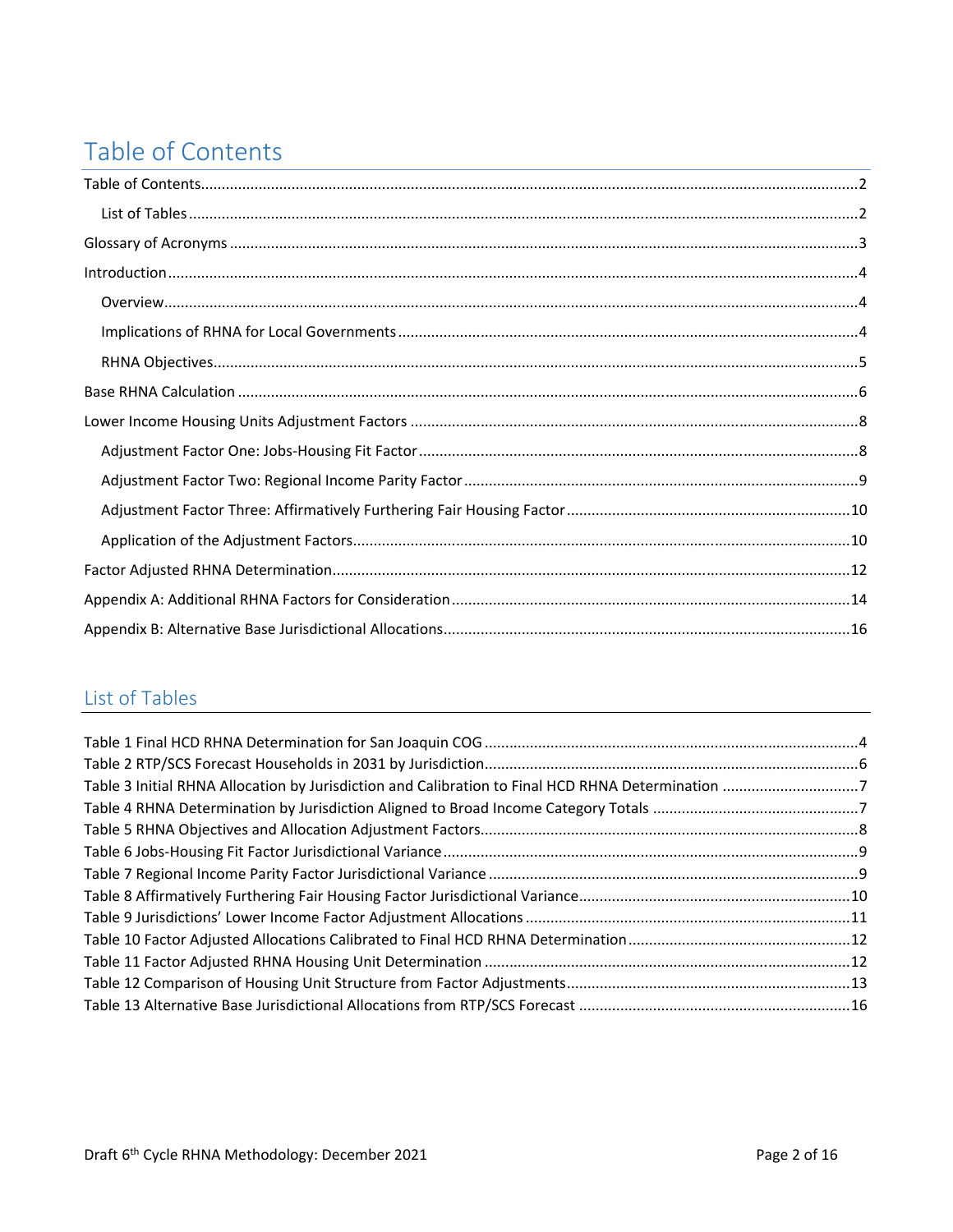# Glossary of Acronyms

| <b>ACS</b>  | <b>American Community Survey</b>                              |
|-------------|---------------------------------------------------------------|
| AFFH        | Affirmatively Furthering Fair Housing                         |
| <b>AMHI</b> | Area Median Household Income                                  |
| <b>CHAS</b> | Comprehensive Housing Affordability Strategy                  |
| <b>COG</b>  | <b>Council of Governments</b>                                 |
| GIS         | Geographic Information System                                 |
| <b>HCD</b>  | California Department of Housing and Community Development    |
| HUD         | U.S. Department of Housing and Urban Development              |
| <b>MFAV</b> | Maximum Factor Adjustment Value                               |
| <b>RHNA</b> | Regional Housing Needs Assessment                             |
| RTP/SCS     | Regional Transportation Plan/Sustainable Communities Strategy |
| <b>TCAC</b> | <b>California Tax Credit Allocation Committee</b>             |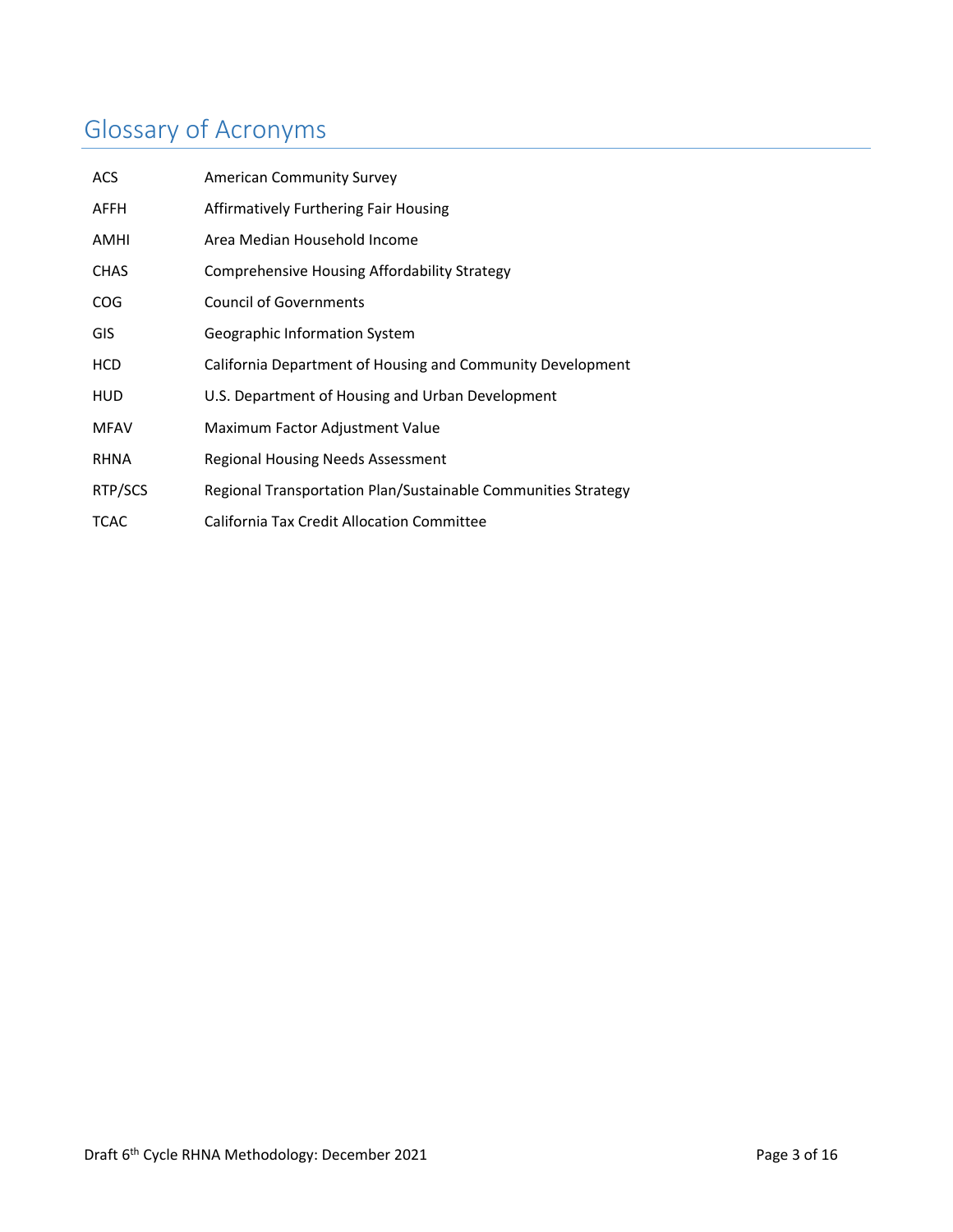# Introduction

### Overview

The Regional Housing Needs Allocation (RHNA) is a state-required process that seeks to ensure cities and counties are planning for enough housing to accommodate all economic segments of the community. The process is split into three steps:

- 1. Regional Determination: The State Department of Housing and Community Development (HCD) provides each region a Regional Determination of housing need, which includes a total number of units split into four income categories. San Joaquin COG received the Final Regional Determination for Cycle 6 RHNA (2023-2031) in December of 2021.
- 2. RHNA Methodology: Councils of Governments are responsible for developing a RHNA Methodology for allocating the Regional Determination to each jurisdiction in the region. This methodology must further a series of State objectives.
- 3. Housing Element Updates: Each jurisdiction must then adopt a housing element that demonstrates, among other things, how the jurisdiction can accommodate its assigned RHNA number through its zoning. The state reviews each jurisdiction's housing element for compliance.

This document describes a Draft Methodology Framework for San Joaquin County's 2023-2031 RHNA Cycle 6. The San Joaquin COG Final Regional Determination for Cycle 6 RHNA (2023-2031) is 52,719 units. That final RHNA Determination was received on December 21, 2021, and includes adjustments for vacancy, replacement, overcrowding, and cost burden as required by state law. In development of this methodology, efforts on other Cycle 6 Methodologies were reviewed and incorporated as their demonstration of best practices warranted. To these ends particular focus was given to the Cycle 6 RHNA Methodology used by the Sacramento Area Council of Governments (SACOG) and that under development by Fresno COG.

### Implications of RHNA for Local Governments

California requires that all local governments (cities and counties) adequately plan to meet the housing needs of everyone in the community. The RHNA quantifies the need for housing at all income levels and informs local land use planning in addressing existing and future housing needs resulting from population, employment, and household growth. As such, in addition to the total overall housing need number of 52,719 units, the Final RHNA Determination includes units required to meet housing needs across four income categories which are defined in terms of area median household income (AMHI). These housing needs by income level are reported in Table 1.

|                                                                                                         |                      |         |                  | <b>Broad</b> |               |         |                  |
|---------------------------------------------------------------------------------------------------------|----------------------|---------|------------------|--------------|---------------|---------|------------------|
|                                                                                                         |                      |         | <b>Housing</b>   | Income       | <b>Income</b> |         | <b>Housing</b>   |
| <b>Income Category</b>                                                                                  | <b>Income Limits</b> | Percent | <b>Unit Need</b> | Category     | <b>Limits</b> | Percent | <b>Unit Need</b> |
| Very Low                                                                                                | <50% AMHI            | 25.2%   | 13,293           | Lower        | $< 80\%$      | 41.0%   |                  |
| Low                                                                                                     | 50%-80% AMHI         | 15.8%   | 8.344            | Income       | <b>AMHI</b>   |         | 21,637           |
| Moderate                                                                                                | 80%-120% AMHI        | 17.5%   | 9,231            | Higher       | $>80\%$       | 59.0%   |                  |
| Above Moderate                                                                                          | >120% AMHI           | 41.4%   | 21.851           | Income       | <b>AMHI</b>   |         | 31,082           |
| <b>Total</b>                                                                                            |                      | 100.0%  | 52,719           |              |               | 100.0%  | 52,719           |
| Note: Due to rounding, numbers presented in this table may not add up precisely to the totals provided. |                      |         |                  |              |               |         |                  |

| Table 1 Final HCD RHNA Determination for San Joaquin COG |  |  |
|----------------------------------------------------------|--|--|
|----------------------------------------------------------|--|--|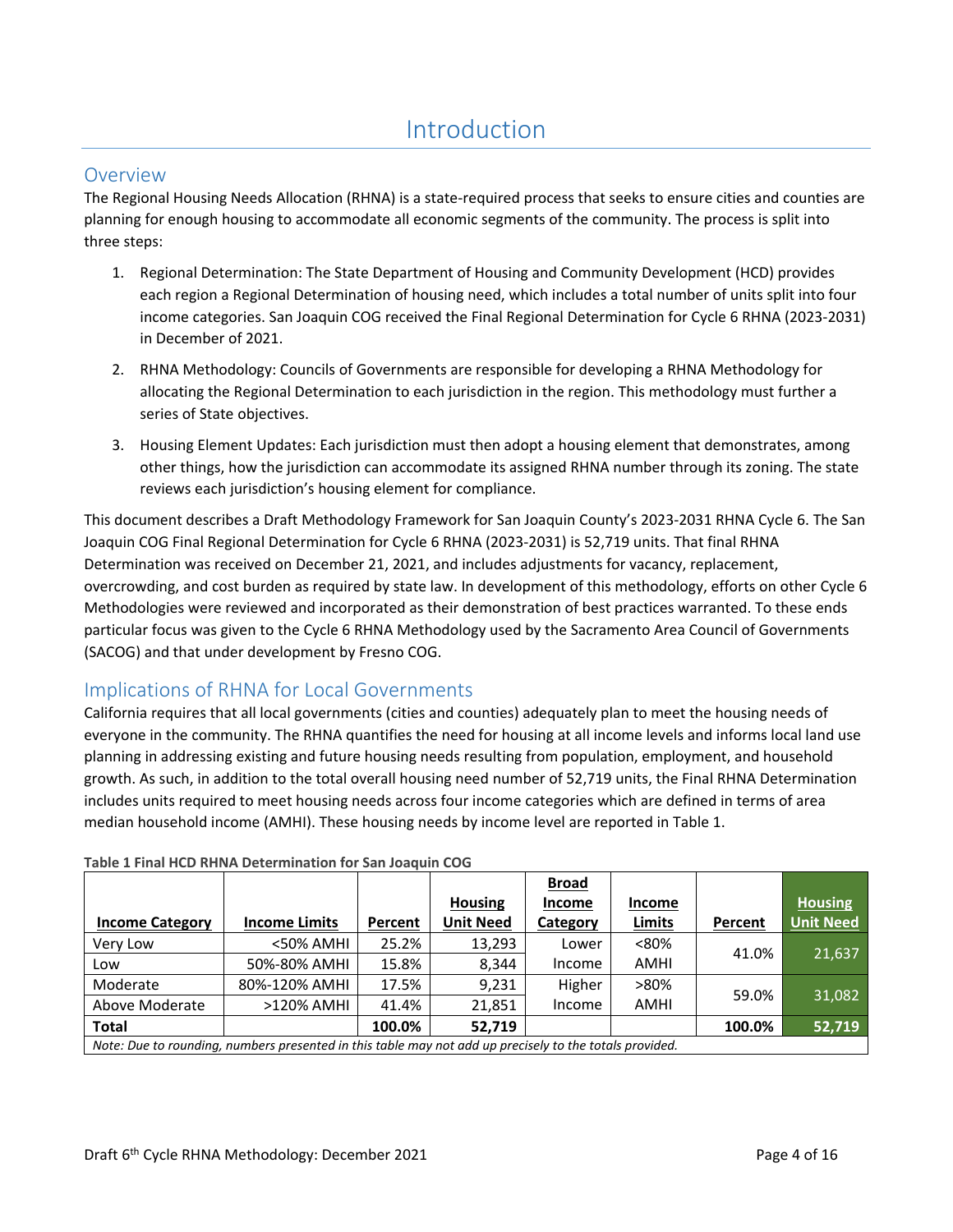San Joaquin COG, with input from elected officials, local staff, and stakeholders, must develop a methodology that quantifies and distributes the number of housing units assigned to each local government to meet the total regional housing need. The allocation must meet statutory objectives identified in California Housing Element Law (Government Code §§ 65580-65589.11) and be consistent with the forecasted development pattern from the Regional Transportation Plan and Sustainable Communities Strategy (RTP/SCS) (e.g., see Government Code § 65584.04(m)). The RHNA methodology allows for some discretion; however, state law, such as in Government Code § 65584(d) and Government Code §65584.04(e), requires San Joaquin COG to further a series of objectives and to consider and include several additional factors to the extent that sufficient data is available and so long as either the factor is specifically listed in 65584.04(e) or 1) San Joaquin COG specifies which objective(s) from 65584(d) each additional factor is necessary to further or 2) none of the factors undermine the objectives in 65584(d), the factors are applied equally across all income levels, and San Joaquin COG makes a finding that any factors not already listed in 65584.04(e) are necessary to address significant health and safety conditions. This Draft Methodology Framework Report develops that RHNA methodology, presenting a methodology for RHNA Cycle 6 that addresses the statutory objectives while considering the other factors as well.

Following the development and adoption of the RHNA methodology, the Regional Housing Needs Allocation Plan (RHNA Plan) formalizes the RHNA process into a planning document, establishing the total number of housing units that each city and the county must plan for within the eight-year planning period. California Housing Element Law requires local governments to adopt plans and regulatory systems that provide opportunities for, and do not unduly constrain, housing development. Following the adoption of the RHNA Plan, each local jurisdiction must then update the housing element of its general plan to demonstrate how zoning will accommodate its share of RHNA (e.g., see Government Code § 65583(a)(3)).

If a jurisdiction does not take actions consistent with its adopted housing element, HCD may revoke housing element compliance (e.g., see Government Code § 65585(i)(1)(B)). If noncompliance is determined a range of penalties and consequences are possible. These include finding, because of its noncompliant housing element, that the jurisdiction's General Plan is inadequate and is therefore invalid, in which case the jurisdiction can no longer make permitting decisions. Jurisdictions with noncompliant housing elements are also vulnerable to litigation from housing rights' organizations, developers, and HCD, which may lead to mandatory compliance orders, suspension of local building control, and court approval of housing developments.

### RHNA Objectives

State statute requires San Joaquin COG to demonstrate how its methodology "furthers" the five RHNA objectives shown below. This not only requires consistency, but proactive inclusion of each objective into the methodology. Each objective, as described in Government Code § 65584(d), are described below.<sup>1</sup>

### OBJECTIVE 1. INCREASE HOUSING SUPPLY AND MIX OF HOUSING TYPES

Increasing the housing supply and the mix of housing types, tenure, and affordability in all cities and counties within the region in an equitable manner, which shall result in each jurisdiction receiving an allocation of units for low- and very low-income households.

### OBJECTIVE 2. PROMOTE INFILL, EQUITY, AND ENVIRONMENT

Promoting infill development and socioeconomic equity, the protection of environmental and agricultural resources, the encouragement of efficient development patterns, and the achievement of the region's greenhouse gas reductions targets provided by the State Air Resources Board pursuant to Section 65080.

<sup>1</sup> Descriptions are taken from:

https://leginfo.legislature.ca.gov/faces/codes\_displaySection.xhtml?sectionNum=65584.&lawCode=GOV on 8/31/2021.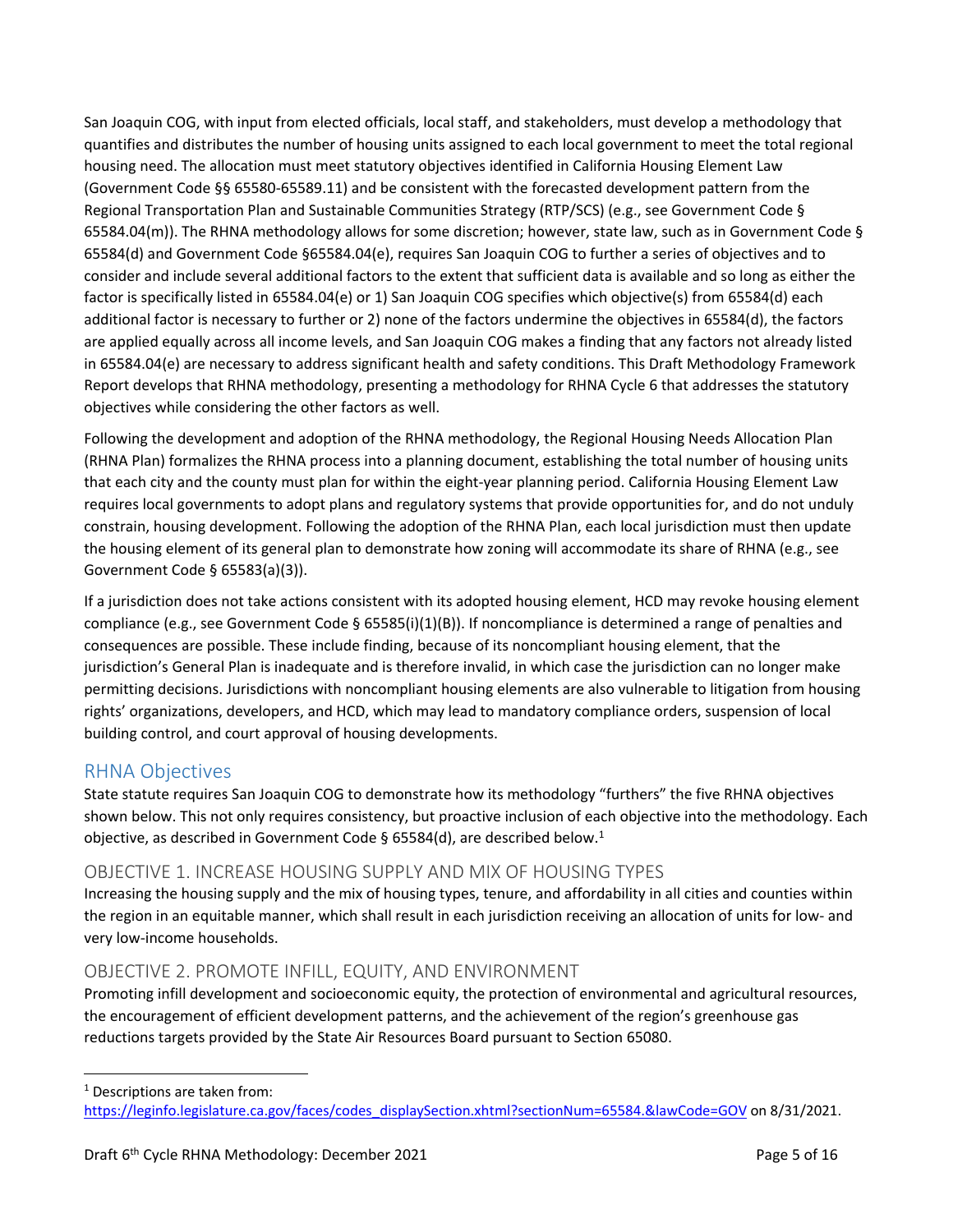### OBJECTIVE 3. ENSURE JOBS HOUSING BALANCE AND FIT

Promoting an improved intraregional relationship between jobs and housing, including an improved balance between the number of low-wage jobs and the number of housing units affordable to low-wage workers in each jurisdiction.

#### OBJECTIVE 4. PROMOTE REGIONAL INCOME PARITY

Allocating a lower proportion of housing need to an income category when a jurisdiction already has a disproportionately high share of households in that income category, as compared to the countywide distribution of households in that category from the most recent American Community Survey.

### OBJECTIVE 5. AFFIRMATIVELY FURTHER FAIR HOUSING

Affirmatively furthering fair housing means taking meaningful actions, in addition to combating discrimination, that overcome patterns of segregation and foster inclusive communities free from barriers that restrict access to opportunity based on protected characteristics. Specifically, affirmatively furthering fair housing means taking meaningful actions that, taken together, address significant disparities in housing needs and in access to opportunity, replacing segregated living patterns with truly integrated and balanced living patterns, transforming racially and ethnically concentrated areas of poverty into areas of opportunity, and fostering and maintaining compliance with civil rights and fair housing laws.

In addition to furthering the five RHNA objectives, California Government Code § 65584.04(d) requires that each Council of Government must survey its member jurisdictions for information to inform development of the RHNA Methodology and Plan. Therefore, a jurisdictional survey containing a series of questions related to these Objectives, the additional Factors required for consideration (see Appendix A for a summary of these factors), and efforts to Affirmatively Further Fair Housing (AFFH) has been developed and circulated to member jurisdictions. While results of the jurisdictional survey are not currently available for this draft of the RHNA Methodology, they will be incorporated in the future.

# Base RHNA Calculation

The first step in the RHNA methodology is to determine each jurisdiction's total RHNA allocation before it is divided by income categories. The Draft RHNA Methodology determines each jurisdiction's total base RHNA number by multiplying the total HCD RHNA Determination by the proportion of household growth attributed to a jurisdiction in the forecast for the RTP/SCS between 2023 and 2031.

|                                 | A                                                                                                       | B               |                             |
|---------------------------------|---------------------------------------------------------------------------------------------------------|-----------------|-----------------------------|
| Jurisdiction                    | Household Growth (2023-2031)                                                                            | Share of Growth | <b>Base RHNA Allocation</b> |
| Escalon                         | 160                                                                                                     | 0.7%            | 367                         |
| Lathrop                         | 3,654                                                                                                   | 15.9%           | 8,402                       |
| Lodi                            | 1,700                                                                                                   | 7.4%            | 3,909                       |
| Manteca                         | 3,612                                                                                                   | 15.8%           | 8,306                       |
| Ripon                           | 619                                                                                                     | 2.7%            | 1,423                       |
| Stockton                        | 5,512                                                                                                   | 24.0%           | 12,673                      |
| Tracy                           | 3,841                                                                                                   | 16.7%           | 8,830                       |
| Unincorporated                  | 3,831                                                                                                   | 16.7%           | 8,808                       |
| <b>Total San Joaquin County</b> | 22,930                                                                                                  | 100%            | 52,719                      |
|                                 | Note: Due to rounding, numbers presented in this table may not add up precisely to the totals provided. |                 |                             |

**Table 2 RTP/SCS Forecast Households in 2031 by Jurisdiction**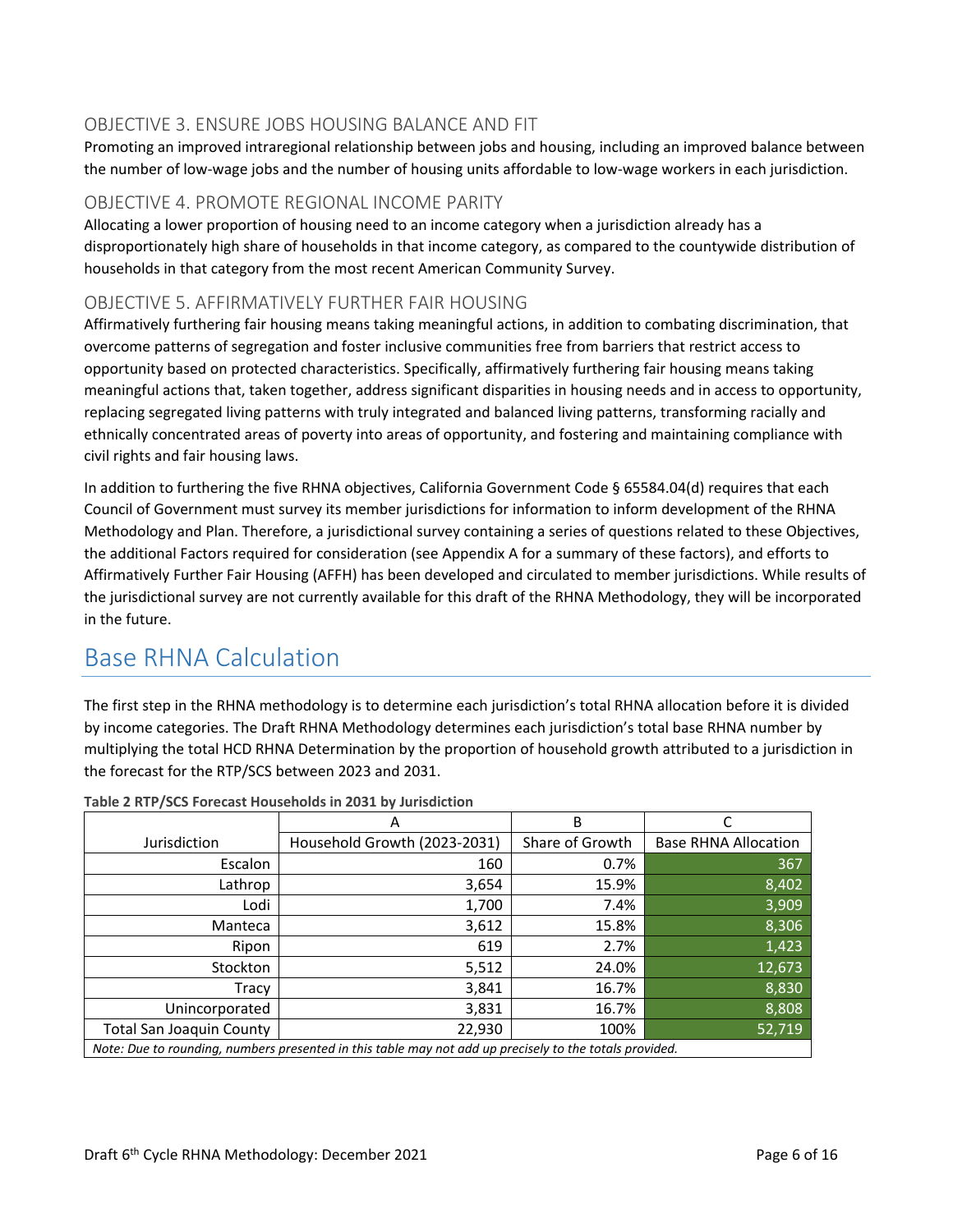Table 2 reports the results of this process for San Joaquin County. In Column A each jurisdiction's household growth during San Joaquin County's 6<sup>th</sup> RHNA Cycle (2023-2031) is reported based on the RTP/SCS forecast.<sup>2</sup> The associated jurisdictional shares (Column B) are then multiplied by the County's total housing unit need, 52,719, to get the base total RHNA determination by jurisdiction in Column C.

|                                                                                                         | A               | B            |            | D           |  |  |
|---------------------------------------------------------------------------------------------------------|-----------------|--------------|------------|-------------|--|--|
| Jurisdiction                                                                                            | Total Base RHNA | Lower HH (%) | Lower RHNA | Higher RHNA |  |  |
| Escalon                                                                                                 | 367             | 41.0%        | 151        | 217         |  |  |
| Lathrop                                                                                                 | 8,402           | 41.0%        | 3,448      | 4,954       |  |  |
| Lodi                                                                                                    | 3,909           | 41.0%        | 1,604      | 2,305       |  |  |
| Manteca                                                                                                 | 8,306           | 41.0%        | 3,409      | 4,897       |  |  |
| Ripon                                                                                                   | 1,423           | 41.0%        | 584        | 839         |  |  |
| Stockton                                                                                                | 12,673          | 41.0%        | 5,201      | 7,472       |  |  |
| Tracy                                                                                                   | 8,830           | 41.0%        | 3,624      | 5,206       |  |  |
| Unincorporated                                                                                          | 8,808           | 41.0%        | 3,615      | 5,193       |  |  |
| San Joaquin County                                                                                      | 52,719          | 41.0%        | 21,637     | 31,082      |  |  |
| Nata: Dua ta samadian, susabasa ssaanstad in this table samunat adduse ssaaigab ta tha tatala ssa. idad |                 |              |            |             |  |  |

**Table 3 Initial RHNA Allocation by Jurisdiction and Calibration to Final HCD RHNA Determination** 

*Note: Due to rounding, numbers presented in this table may not add up precisely to the totals provided.*

The second step determines jurisdictional allocations by income category according to those specified in the Final RHNA Determination. Table 3 details the process for San Joaquin County. The jurisdictions' Base RHNA Allocation from the previous table is carried forward (Column A) and those values are multiplied by the share of lower income housing units in the Final RHNA determination (Column B) to get each jurisdictions' base lower income RHNA determination (Column C). The number of higher income housing units (Column D) is then estimated by subtracting the Lower Income allocation (Column C) from the Total Base RHNA (Column A).

**Table 4 RHNA Determination by Jurisdiction Aligned to Broad Income Category Totals** 

| Jurisdiction                                                                                            | Lower Income (0-80%) | Higher Income (80+%) | <b>Base RHNA Allocation</b> |  |  |
|---------------------------------------------------------------------------------------------------------|----------------------|----------------------|-----------------------------|--|--|
| Escalon                                                                                                 | 151                  | 217                  | 367                         |  |  |
| Lathrop                                                                                                 | 3,448                | 4,954                | 8,402                       |  |  |
| Lodi                                                                                                    | 1,604                | 2,305                | 3,909                       |  |  |
| Manteca                                                                                                 | 3,409                | 4,897                | 8,306                       |  |  |
| Ripon                                                                                                   | 584                  | 839                  | 1,423                       |  |  |
| Stockton                                                                                                | 5,201                | 7,472                | 12,673                      |  |  |
| Tracy                                                                                                   | 3,624                | 5,206                | 8,830                       |  |  |
| Unincorporated                                                                                          | 3,615                | 5,193                | 8,808                       |  |  |
| <b>San Joaquin County</b>                                                                               | 21,637               | 31,082               | 52,719                      |  |  |
| Note: Due to rounding, numbers presented in this table may not add up precisely to the totals provided. |                      |                      |                             |  |  |

*Note: Due to rounding, numbers presented in this table may not add up precisely to the totals provided.*

Table 4 presents a summary of the draft jurisdictional allocations aligned to the RHNA Housing Unit Determination by broad income level.

Using the RTP/SCS forecast as the basis for total RHNA calculations ensures consistency between these two planning efforts. Since the RTP/SCS forecast is built from local plans, it incorporates a variety of regulatory, market, and performance factors. The RTP/SCS growth forecast has also been thoroughly vetted by local planning staff and represents a County-wide agreement on growth and its path to attaining climate and quality

 $^2$  This report uses the San County RTP/SCS Forecast dated 9/10/2021 for these estimates. It is available here: https://www.sjcog.org/DocumentCenter/View/6007/Demographic-and-Employment-Forecast-2020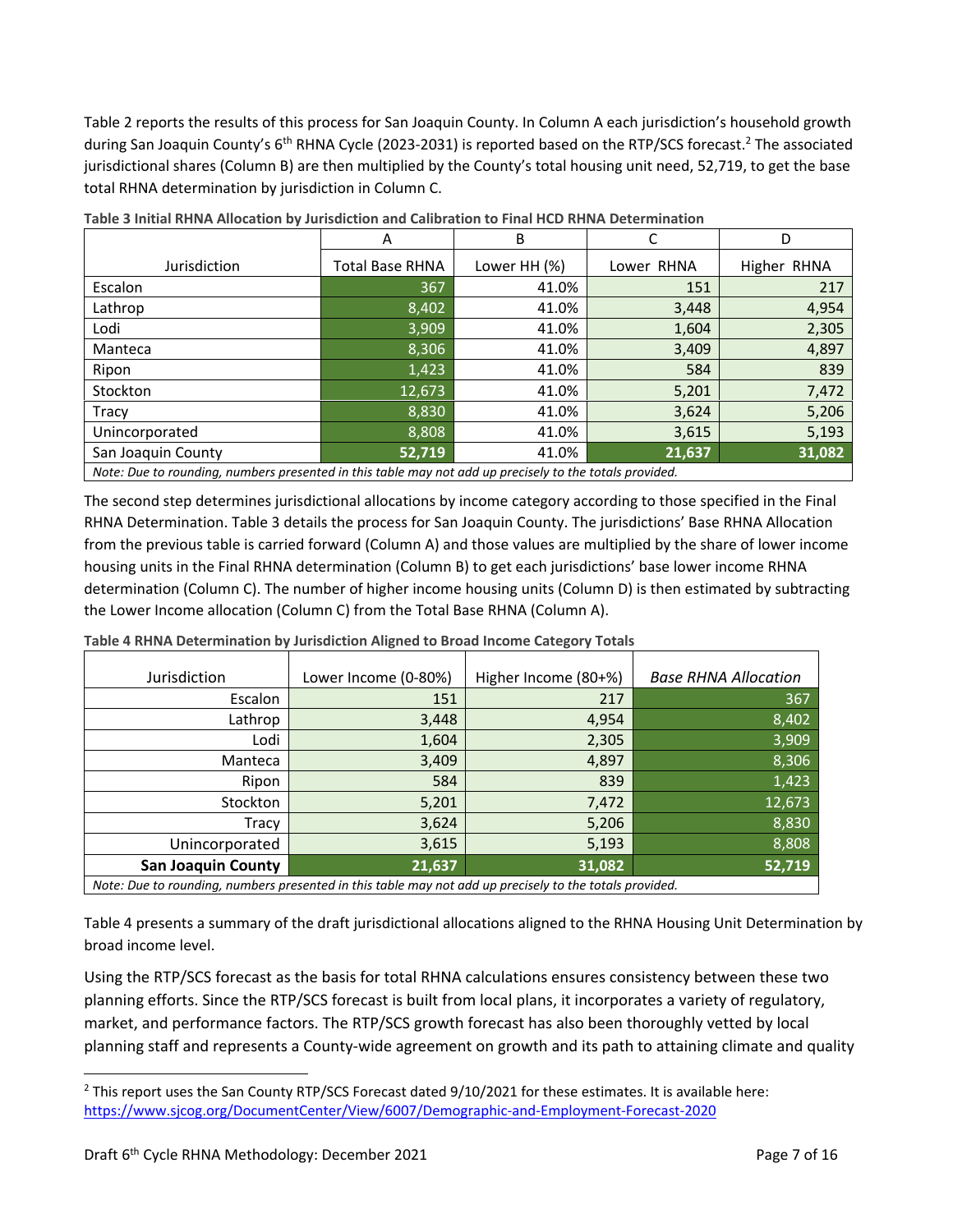of life goals. While the RTP/SCS forecast of household growth during the 6th RHNA cycle from 2023-2031 has been used in this Draft RHNA Methodology, the RTP/SCS also generates county-wide and jurisdictional forecasts of population growth. A range of elements in RTP/SCS forecast could also potentially be employed as the basis for the total RHNA calculations. These include using the jurisdictional shares of population/household growth rates through the RTP/SCS forecast period of 2050 or using the composition of population/households in 2031. An overview of some of these additional RTP/SCS base allocations by jurisdiction on the distribution of the RHNA Determination are presented in Table 13 in Appendix B.

# Lower Income Housing Units Adjustment Factors

The framework for the RHNA methodology is oriented around furthering each of the statutory RHNA objectives. In Table 5, the five RHNA objectives are listed by row and the adjustment factors used to further those objectives are listed by column. As described above, the first two objectives are furthered through the total RHNA calculation relying on the development pattern in the RTP/SCS (step one). Those objectives are also intrinsically addressed though the assignment of housing units at different income categories to each jurisdiction across the county (step two). The three other objectives are not inherently furthered by the RTP/SCS. Therefore, additional adjustment factors are needed. This section describes those factors.

| RHNA Objectives (rows)/ RHNA<br>Adjustment Factors (columns)                                                                                                           | <b>Baseline</b><br>RTP/SCS<br>Forecast | Affirmatively<br><b>Furthering Fair</b><br><b>Housing Factor</b> | <b>Income Parity</b><br>Factor | Jobs-Housing Fit<br>Factor |
|------------------------------------------------------------------------------------------------------------------------------------------------------------------------|----------------------------------------|------------------------------------------------------------------|--------------------------------|----------------------------|
| Increasing the housing supply and mix<br>of housing types, tenure, and<br>affordability                                                                                | <b>Furthers</b>                        | Supports                                                         | Supports                       | Supports                   |
| Promoting infill development and<br>socioeconomic equity, protecting<br>environmental and agricultural<br>resources, and encouraging efficient<br>development patterns | <b>Furthers</b>                        | Supports                                                         |                                | Supports                   |
| Promoting an improved intraregional<br>relationship between jobs and housing                                                                                           | Supports                               |                                                                  |                                | <b>Furthers</b>            |
| Balancing disproportionate household<br>income distributions                                                                                                           |                                        | Supports                                                         | <b>Furthers</b>                |                            |
| Affirmatively furthering fair housing                                                                                                                                  |                                        | <b>Furthers</b>                                                  | Supports                       |                            |

**Table 5 RHNA Objectives and Allocation Adjustment Factors** 

### Adjustment Factor One: Jobs‐Housing Fit Factor

This factor addresses the objective to improve the intraregional relationship between jobs and housing, including explicit consideration of the balance between the number of low-wage jobs and the number of units affordable to low-wage jobs in the jurisdiction. While the RTP/SCS addresses the overall jobs-housing balance, it does not separate the lower income work-housing balance issue. Therefore, this factor considers the existing ratio of low-wage workers to units affordable to low-wage workers. Jurisdictions with a higher-than-average ratio receive an upward adjustment of lower income RHNA units and those with a lower-than-average ratio receive a downward adjustment of lower income RHNA units.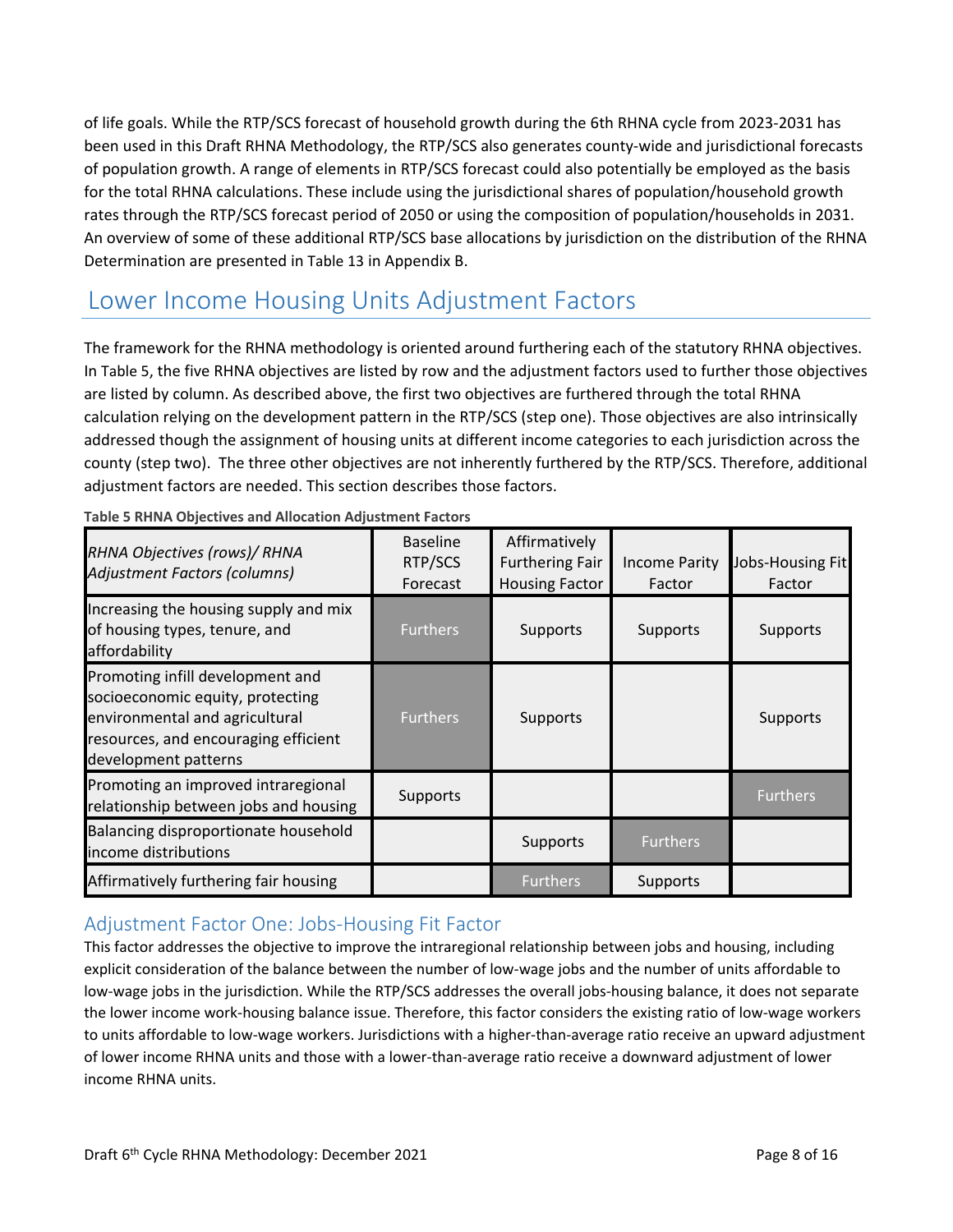Table 6 reports the jobs-housing fit adjustment factors by jurisdiction for San Joaquin County. It uses the number of jobs by jurisdiction that pay \$3,333 per month or less as the measure of low-wage jobs.<sup>3</sup> Given that HCD considers households who spend more than 30% of their income on housing to be cost burdened, data on units for rent at less than \$1,000 a month (30% of \$3,333 income) are used to estimate the number of affordable housing units by jurisdiction.<sup>4</sup> The percentage difference between the overall county ratio of 3.01 and the jurisdictions' ratios is then used to proportionally adjust the jurisdictions' allocated affordable housing units. Through this process jurisdictions with higher ratios of low-wage workers to affordable housing units are encouraged to zone for more affordable housing.

|                                                                                                         | Affordable Housing | Low-Wage | Jobs-Housing Fit | <b>Adjustment from County</b> |  |
|---------------------------------------------------------------------------------------------------------|--------------------|----------|------------------|-------------------------------|--|
| Jurisdiction                                                                                            | <b>Units</b>       | Jobs     | Ratio            | Ratio [3.01]                  |  |
| Escalon                                                                                                 | 233                | 1,154    | 5.0              | 64.6%                         |  |
| Lathrop                                                                                                 | 246                | 4,366    | 17.7             | 489.8%                        |  |
| Lodi                                                                                                    | 5,696              | 14,095   | 2.5              | $-17.8%$                      |  |
| Manteca                                                                                                 | 3,135              | 11,521   | 3.7              | 22.1%                         |  |
| Ripon                                                                                                   | 529                | 2,443    | 4.6              | 53.5%                         |  |
| Stockton                                                                                                | 28,532             | 60,982   | 2.1              | $-29.0%$                      |  |
| Tracy                                                                                                   | 1,736              | 23,578   | 13.6             | 351.3%                        |  |
| Unincorporated                                                                                          | 8,110              | 26,954   | 3.3              | 10.4%                         |  |
| Note: Due to rounding, numbers presented in this table may not add up precisely to the totals provided. |                    |          |                  |                               |  |

**Table 6 Jobs‐Housing Fit Factor Jurisdictional Variance** 

### Adjustment Factor Two: Regional Income Parity Factor

This factor addresses the objective to balance disproportionate household income distributions. Using the existing share of lower-income households, jurisdictions with a lower-than-average share receive an upward adjustment of lower income RHNA units and those with a higher-than-average share receive a downward adjustment of lower income RHNA units.

|                                                                                                         | Lower Income | Total      | Lower Income | <b>Adjustment from County</b> |
|---------------------------------------------------------------------------------------------------------|--------------|------------|--------------|-------------------------------|
| Jurisdiction                                                                                            | Households   | Households | Share        | Share [39.1%]                 |
| Escalon                                                                                                 | 880          | 2,600      | 33.8%        | 5.2%                          |
| Lathrop                                                                                                 | 1,540        | 5,485      | 28.1%        | 11.0%                         |
| Lodi                                                                                                    | 9,145        | 22,530     | 40.6%        | $-1.5%$                       |
| Manteca                                                                                                 | 7,845        | 23,495     | 33.4%        | 5.7%                          |
| Ripon                                                                                                   | 1,190        | 5,085      | 23.4%        | 15.7%                         |
| Stockton                                                                                                | 43,805       | 93,745     | 46.7%        | $-7.7%$                       |
| Tracy                                                                                                   | 5,950        | 25,470     | 23.4%        | 15.7%                         |
| Unincorporated                                                                                          | 17,100       | 45,400     | 37.7%        | 1.4%                          |
| Note: Due to rounding, numbers presented in this table may not add up precisely to the totals provided. |              |            |              |                               |

**Table 7 Regional Income Parity Factor Jurisdictional Variance** 

Table 7 reports the regional income parity adjustment factors by jurisdiction for San Joaquin County. It uses the number of households with income 80% or less than the area median income divided by total number of households

<sup>&</sup>lt;sup>3</sup> In this report, 2018 jobs by jurisdiction data are used from the U.S. Census Bureau's Longitudinal Employer-Household Dynamics (LEHD) program.

<sup>&</sup>lt;sup>4</sup> In this report, Contract Rent reported by jurisdiction in the U.S. Census Bureau's American Community Survey Table# B25056, 2019 5-Year Estimates is used to estimate affordable housing units.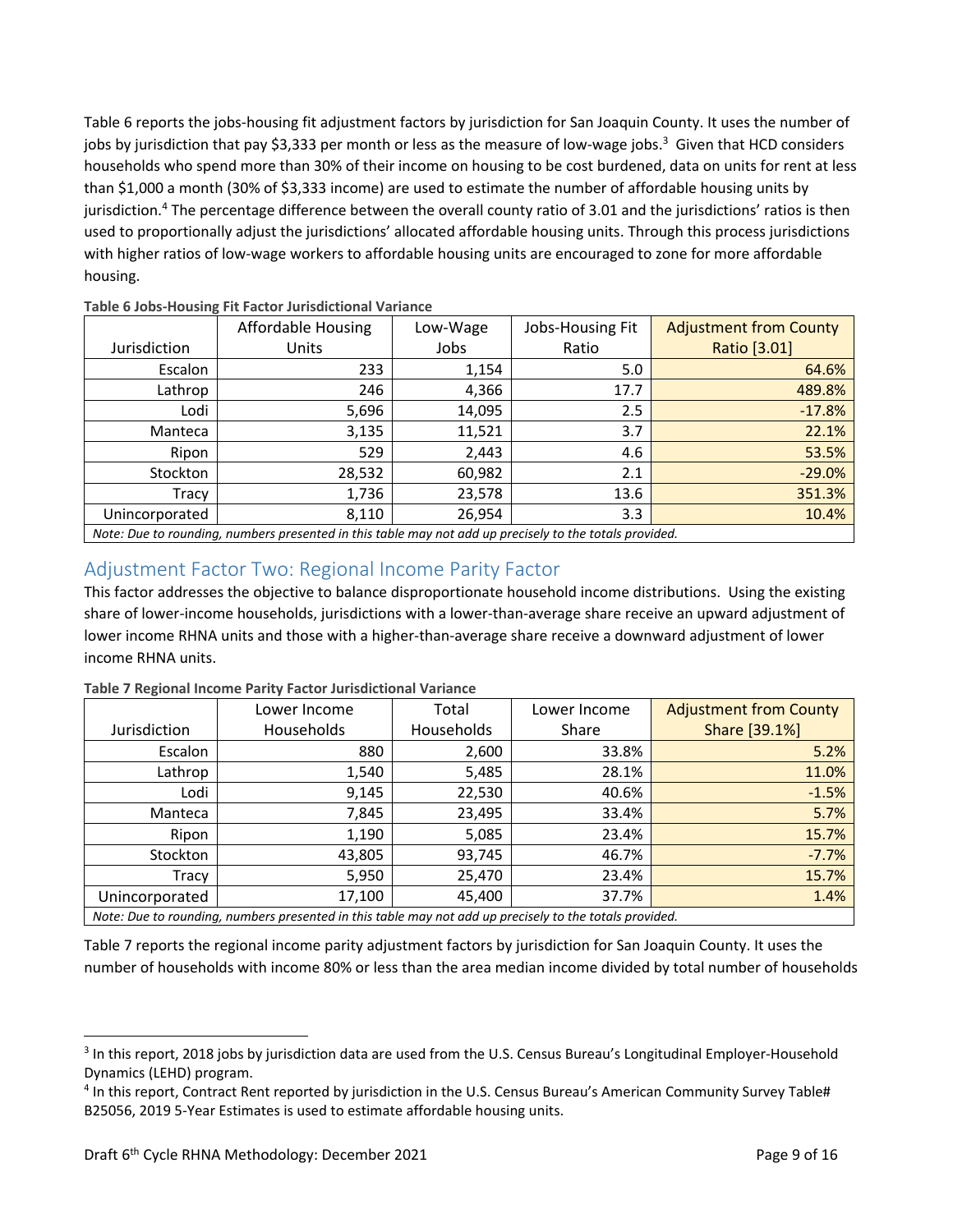in the area to estimate the lower income share.<sup>5</sup> The percentage difference between the overall county share of 39.1% lower income households and the jurisdictions' shares are then used to proportionally adjust the jurisdictions' allocated affordable housing units. By allocating more affordable housing unit zoning to jurisdictions with lower shares of lower-income households and vice versa, over time this factor intends to move jurisdictions towards a similar proportion of lower-income households across the County.

### Adjustment Factor Three: Affirmatively Furthering Fair Housing Factor

This factor addresses the objective to take meaningful actions to address disparities in housing needs and in access to opportunity, such as employment, higher performing schools, health care, and transportation. Using the share of existing homes in higher opportunity areas, this factor seeks to open high opportunity jurisdictions to all economic segments of the community by giving jurisdictions with a higher-than-average share of high opportunity housing units an upward adjustment of lower income RHNA units and those with a lower-than-average share a downward adjustment of lower income RHNA units.

|                                                                                                         | Housing Units in |                      | Higher      |                               |  |
|---------------------------------------------------------------------------------------------------------|------------------|----------------------|-------------|-------------------------------|--|
|                                                                                                         | High/Highest     | <b>Total Housing</b> | Opportunity | <b>Adjustment from County</b> |  |
| Jurisdiction                                                                                            | Resource Areas   | <b>Units</b>         | Share       | Share [44.6%]                 |  |
| Escalon                                                                                                 | 0                | 2,694                | 0.0%        | $-44.6%$                      |  |
| Lathrop                                                                                                 | 695              | 5,883                | 11.8%       | $-32.8%$                      |  |
| Lodi                                                                                                    | 20,639           | 24,383               | 84.6%       | 40.0%                         |  |
| Manteca                                                                                                 | 20,083           | 26,152               | 76.8%       | 32.2%                         |  |
| Ripon                                                                                                   | 0                | 5,645                | 0.0%        | $-44.6%$                      |  |
| Stockton                                                                                                | 41,473           | 102,795              | 40.3%       | $-4.3%$                       |  |
| Tracy                                                                                                   | 21,465           | 26,695               | 80.4%       | 35.8%                         |  |
| Unincorporated                                                                                          | 4,173            | 49,013               | 8.5%        | $-36.1%$                      |  |
| Note: Due to rounding, numbers presented in this table may not add up precisely to the totals provided. |                  |                      |             |                               |  |

**Table 8 Affirmatively Furthering Fair Housing Factor Jurisdictional Variance** 

Table 8 reports the AFFH adjustment factors by jurisdiction for San Joaquin County. It uses the number of housing units a jurisdiction has that are in higher opportunity areas divided by total number of housing units in that jurisdiction to estimate the share of higher opportunity areas.<sup>6</sup> The percentage difference between the overall county share of 44.6% higher opportunity units and the jurisdictions' shares are then used to proportionally adjust the jurisdictions' allocated affordable housing units. Through this process jurisdictions with larger shares of higher opportunity housing units are asked to zone for more affordable housing. In so doing, this factor intends to open high opportunity jurisdictions to all economic segments.

## Application of the Adjustment Factors

The third step applies the three adjustment factors to each jurisdictions' lower income units according to their respective factor weights and then uses the sum of those factors to increase or decrease the jurisdictions' total lower income units. Some jurisdictions have exceptionally high factor rates in comparison to the county. For instance, the job-housing fit factor reported in Table 6 for the City of Tracy has a ratio of 13.6 low wage jobs per affordable housing

<sup>&</sup>lt;sup>5</sup> In this report, 2013-2017 Comprehensive Housing Affordability Strategy (CHAS) data produced by the U.S. Department of Housing and Urban Development (HUD) is used to estimate the number of area households by income level.

<sup>&</sup>lt;sup>6</sup> In this report the census tracts identified as high and highest resource in the 2021 Statewide Summary Table of the TCAC/HCD Opportunity Area Maps are used to identify the higher opportunity areas by jurisdiction. The associated housing units in those census tracts are then estimated from the U.S. Census Bureau's American Community Survey Table# DP04, 2019 5-Year data.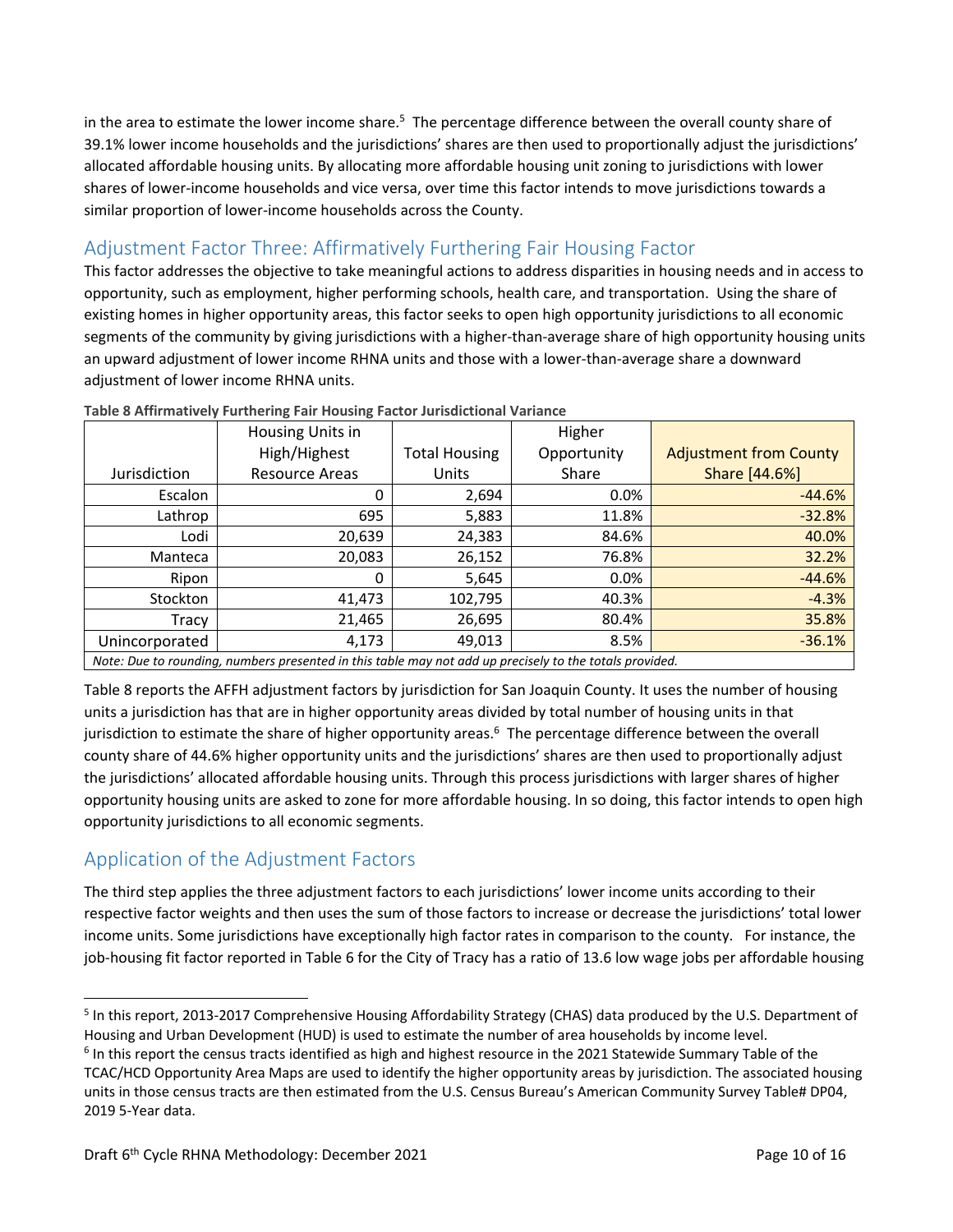unit. That value is 351% higher than county-wide, implying that the City of Tracy's Job-Housing Fit allocation should be increased by 351% unless some maximum factor adjustment limits are imposed. Without limits on the adjustment factors, outliers like the City of Tracy's Job-Housing Fit ratio create an increase in the overall number of lower income housing unit allocations. Given the impact from exceptional, or outlier, values on a particular jurisdiction as well as the distortionary county-wide impact on allocations across income categories, the Draft Methodology has incorporated a Maximum Factor Adjustment Value (MFAV) that sets an upper and lower limit on divergence across the adjustment factors. In determining the MFAV, the distortions of the unbound divergence must be weighed against similar distortions introduced by excessively restrictive values. Therefore, this methodology proposes using a MFAV of 100% which limits any factor adjustment to a doubling of the jurisdiction's increase or decrease in lower income housing unit allocation.

|                                                                                                        | A           | B       | C       | D       | E       | F      | G      | н           |             |             | К      |
|--------------------------------------------------------------------------------------------------------|-------------|---------|---------|---------|---------|--------|--------|-------------|-------------|-------------|--------|
|                                                                                                        |             | J-H Fit |         |         | Income  | Income |        | <b>AFFH</b> |             |             | Factor |
|                                                                                                        | Lower       | Factor  | J-H Fit |         | Parity  | Parity | Income | Factor      | <b>AFFH</b> |             | Adj    |
|                                                                                                        | Income      | Weight  | Factor  | J-H Fit | Weight  | Factor | Parity | Weight      | Factor      | <b>AFFH</b> | Lower  |
| Jurisdiction                                                                                           | <b>RHNA</b> | $= 33%$ | % Adj   | Factor  | $= 33%$ | % Adj  | Factor | $= 33%$     | % Adj       | Factor      | Income |
| Escalon                                                                                                | 151         | 50      | 65%     | 83      | 50      | 5%     | 53     | 50          | $-45%$      | 28          | 163    |
| Lathrop                                                                                                | 3,448       | 1,149   | 100%    | 2,299   | 1,149   | 11%    | 1,276  | 1,149       | $-33%$      | 772         | 4,347  |
| Lodi                                                                                                   | 1,604       | 535     | $-18%$  | 440     | 535     | $-2%$  | 527    | 535         | 40%         | 749         | 1,715  |
| Manteca                                                                                                | 3,409       | 1,136   | 22%     | 1,388   | 1,136   | 6%     | 1,201  | 1,136       | 32%         | 1,502       | 4,090  |
| Ripon                                                                                                  | 584         | 195     | 53%     | 299     | 195     | 16%    | 225    | 195         | $-45%$      | 108         | 632    |
| Stockton                                                                                               | 5,201       | 1,734   | $-29%$  | 1,231   | 1,734   | $-8%$  | 1,601  | 1,734       | $-4%$       | 1,660       | 4,492  |
| Tracy                                                                                                  | 3,624       | 1,208   | 100%    | 2,416   | 1,208   | 16%    | 1,398  | 1,208       | 36%         | 1,640       | 5,455  |
| Unincorporated                                                                                         | 3,615       | 1,205   | 10%     | 1,331   | 1,205   | 1%     | 1,222  | 1,205       | $-36%$      | 770         | 3,323  |
| County Total                                                                                           | 21,637      | 7,212   |         | 9,486   | 7,212   |        | 7,503  | 7,212       |             | 7.229       | 24,218 |
| Note: Due to rounding, numbers presented in this table may not add up precisely to the totals provided |             |         |         |         |         |        |        |             |             |             |        |

**Table 9 Jurisdictions' Lower Income Factor Adjustment Allocations** 

*Note: Due to rounding, numbers presented in this table may not add up precisely to the totals provided \*= MFAV of 100% applied* 

Table 9 details the factor adjustment process for San Joaquin County. First, each factor's weight is multiplied by the lower income housing unit allocation (Column A). Doing this results in unadjusted factor weighted lower income housing units for each factor (Columns B, E, and H). Next, each factor adjustment is applied. The percentage adjustment from the first factor, the Jobs-Housing Fit Factor, from Table 6 is reported in Column C. The value in Column C is multiplied by the unadjusted factor weighted shares from Column B and then added to Column B to get the factor adjusted jobs-housing fit unit allocation in Column D. The Income Parity Factor is second, its adjustment values from Table 7 are reported in Column F and multiplied by the unadjusted factor weighted shares from Column E and then added to Column E to get the factor adjusted income parity unit allocation in Column G. Similarly, the adjustment values for the Affirmatively Furthering Fair Housing (AFFH) Factor from Table 8 are reported in Column I and multiplied by the unadjusted factor weighted shares from Column H and then added to Column H to get the factor adjusted AFFH unit allocation in Column J. The sum of Column D, G, and J then form a factor adjusted lower income housing unit allocation by jurisdiction in Column K. It should be noted that since the MFAV is 100%, only two values in Table 9 are affected, the Jobs-Housing Fit adjustment factors for the City of Tracy and that for City of Lathrop.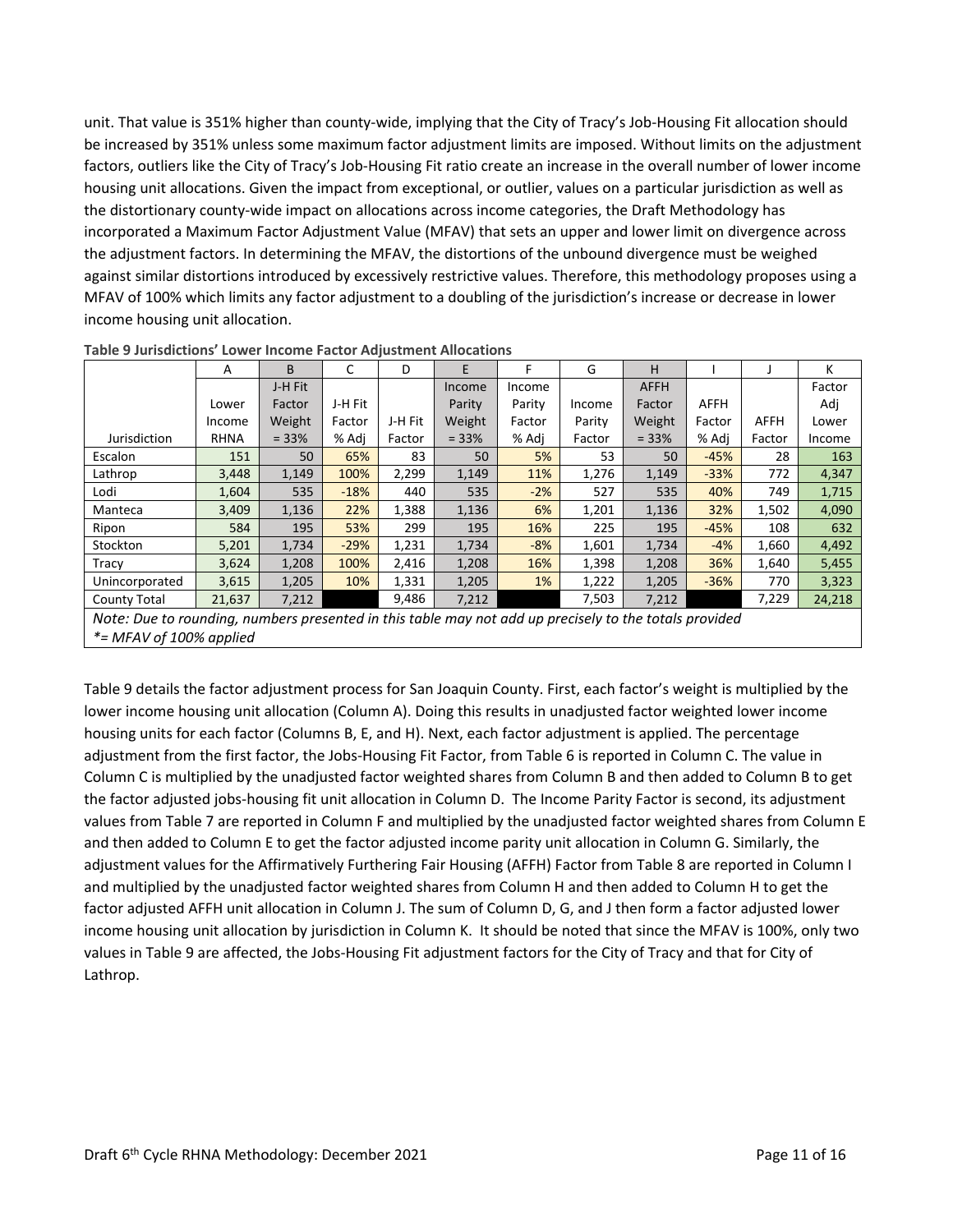# Factor Adjusted RHNA Determination

The fourth, and final, step re-aligns the jurisdictional factor adjusted housing unit allocations to those specified in the Final RHNA Determination. If San Joaquin County is to maintain the county-wide RHNA Determination across each of the income categories, it is necessary to correct the factor adjusted housing units by income category. Therefore, the percentage differences in the totals across the income levels are applied to each of the jurisdictional factor adjusted housing unit allocations to align the sum of the jurisdictional allocations to the Final Determination values.

|                                                                                                        | А            | B            |                          | D                 |                          |  |  |
|--------------------------------------------------------------------------------------------------------|--------------|--------------|--------------------------|-------------------|--------------------------|--|--|
|                                                                                                        | Factor Adj.  | Lower Income | <b>Calibrated Factor</b> | <b>Base Total</b> | <b>Calibrated Factor</b> |  |  |
|                                                                                                        | Lower Income | RHNA %       | Adjusted Lower           | <b>RHNA</b>       | Adjusted Higher          |  |  |
| Jurisdiction                                                                                           | <b>RHNA</b>  | Adjustment   | <b>Income RHNA</b>       | Allocation        | Income RHNA              |  |  |
| Escalon                                                                                                | 163          | $-10.7%$     | 146                      | 367               | 221                      |  |  |
| Lathrop                                                                                                | 4,347        | $-10.7%$     | 3,884                    | 8,402             | 4,518                    |  |  |
| Lodi                                                                                                   | 1,715        | $-10.7%$     | 1,533                    | 3,909             | 2,377                    |  |  |
| Manteca                                                                                                | 4,090        | $-10.7%$     | 3,654                    | 8,306             | 4,651                    |  |  |
| Ripon                                                                                                  | 632          | $-10.7%$     | 565                      | 1,423             | 859                      |  |  |
| Stockton                                                                                               | 4,492        | $-10.7%$     | 4.014                    | 12,673            | 8,660                    |  |  |
| Tracy                                                                                                  | 5,455        | $-10.7%$     | 4,873                    | 8,830             | 3,957                    |  |  |
| Unincorporated                                                                                         | 3,323        | $-10.7%$     | 2,969                    | 8,808             | 5,839                    |  |  |
| San Joaquin County                                                                                     | 24,218       | $-10.7%$     | 21,637                   | 52,719            | 31,082                   |  |  |
| Note: Due to rounding, numbers presented in this table may not add un precisely to the totals provided |              |              |                          |                   |                          |  |  |

**Table 10 Factor Adjusted Allocations Calibrated to Final HCD RHNA Determination** 

*Note: Due to rounding, numbers presented in this table may not add up precisely to the totals provided.*

Table 10 details this adjustment process. In Column A, the jurisdictions' factor adjusted lower income housing unit allocation from Column K of Table 9 are carried forward. Since the sum of lower income RHNA housing units in Column A, 24,218, is higher than the 21,637 in the Final HCD RHNA Determination for lower income housing units, it is necessary to adjust downward the allocations in Column A. Therefore, the percentage difference of -10.7% at the County level (Column B) is applied to each jurisdiction's factor adjusted lower income housing unit allocation (Column A) to get the factor adjusted lower income housing unit allocation by jurisdiction calibrated to the Final HCD RHNA Determination for San Joaquin County in Column C. Given these adjustments, it is necessary to make complementary adjustments to the jurisdiction's higher income housing unit allocations. Those adjustments are made by subtracting the calibrated factor adjusted lower income housing units (Column C) from the base total RHNA allocation (Column D), which results in calibrated factor adjusted higher income housing units in Column E.

|  | Table 11 Factor Adjusted RHNA Housing Unit Determination |  |  |
|--|----------------------------------------------------------|--|--|
|--|----------------------------------------------------------|--|--|

|                                                                                                         | Factor Adjusted Lower Income | Factor Adjusted Higher Income |                             |  |  |  |  |
|---------------------------------------------------------------------------------------------------------|------------------------------|-------------------------------|-----------------------------|--|--|--|--|
|                                                                                                         | $(0-80%)$                    | $(80 + %)$                    | <b>Base RHNA Allocation</b> |  |  |  |  |
| Escalon                                                                                                 | 146                          | 221                           | 367                         |  |  |  |  |
| Lathrop                                                                                                 | 3,884                        | 4,518                         | 8,402                       |  |  |  |  |
| Lodi                                                                                                    | 1,533                        | 2,377                         | 3,909                       |  |  |  |  |
| Manteca                                                                                                 | 3,654                        | 4,651                         | 8,306                       |  |  |  |  |
| Ripon                                                                                                   | 565                          | 859                           | 1,423                       |  |  |  |  |
| Stockton                                                                                                | 4,014                        | 8,660                         | 12,673                      |  |  |  |  |
| Tracy                                                                                                   | 4,873                        | 3,957                         | 8,830                       |  |  |  |  |
| Unincorporated                                                                                          | 2,969                        | 5,839                         | 8,808                       |  |  |  |  |
| <b>San Joaquin County</b>                                                                               | 21,637                       | 31,082                        | 52,719                      |  |  |  |  |
| Note: Due to rounding, numbers presented in this table may not add up precisely to the totals provided. |                              |                               |                             |  |  |  |  |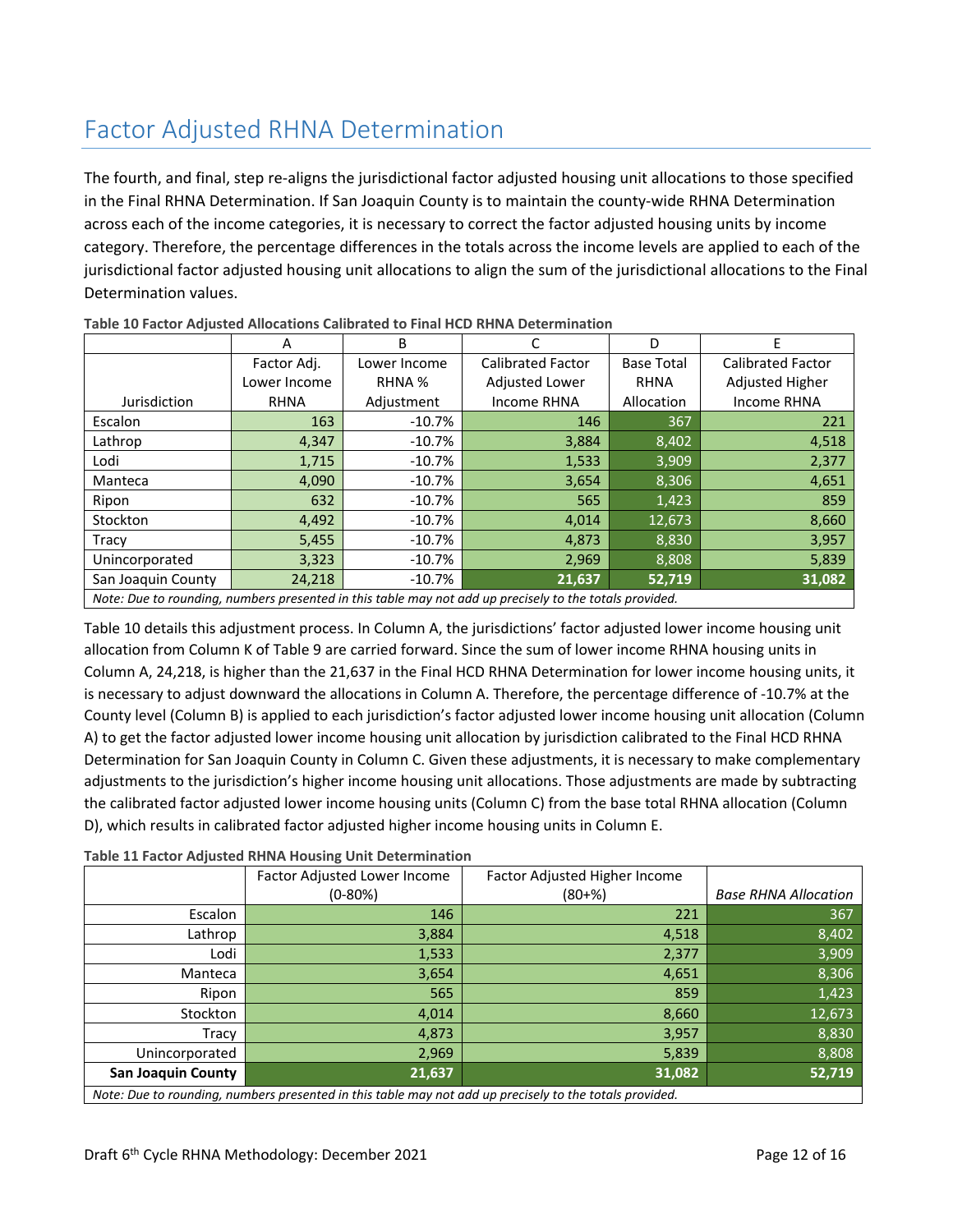Table 11 reorganizes the data in Table 10 to summarize the Factor Adjusted RHNA Housing Unit Determination by income level. Differences between the existing share of households by income and shares of factor adjusted RHNA unit allocations are reported in Table 12. It highlights the influence the Draft RHNA Methodology has in promoting transformative housing opportunities in San Joaquin County.

|                                                                                                         |          | Lower Income (0-80%)   |                   | Higher Income (80+%) |                        |            |  |
|---------------------------------------------------------------------------------------------------------|----------|------------------------|-------------------|----------------------|------------------------|------------|--|
| Jurisdiction                                                                                            | Existing | <b>Factor Adjusted</b> | <b>Difference</b> | Existing             | <b>Factor Adjusted</b> | Difference |  |
| Escalon                                                                                                 | 34%      | 40%                    | 6%                | 66%                  | 60%                    | -6%        |  |
| Lathrop                                                                                                 | 28%      | 46%                    | 18%               | 72%                  | 54%                    | $-18%$     |  |
| Lodi                                                                                                    | 41%      | 39%                    | $-1\%$            | 59%                  | 61%                    | 1%         |  |
| Manteca                                                                                                 | 33%      | 44%                    | 11%               | 67%                  | 56%                    | $-11%$     |  |
| Ripon                                                                                                   | 23%      | 40%                    | 16%               | 77%                  | 60%                    | $-16%$     |  |
| Stockton                                                                                                | 47%      | 32%                    | $-15%$            | 53%                  | 68%                    | 15%        |  |
| Tracy                                                                                                   | 23%      | 55%                    | 32%               | 77%                  | 45%                    | $-32%$     |  |
| Unincorporated                                                                                          | 38%      | 34%                    | -4%               | 62%                  | 66%                    | 4%         |  |
| San Joaquin County                                                                                      | 39%      | 41%                    |                   | 61%                  | 59%                    |            |  |
| Note: Due to rounding, numbers presented in this table may not add up precisely to the totals provided. |          |                        |                   |                      |                        |            |  |

**Table 12 Comparison of Housing Unit Structure from Factor Adjustments**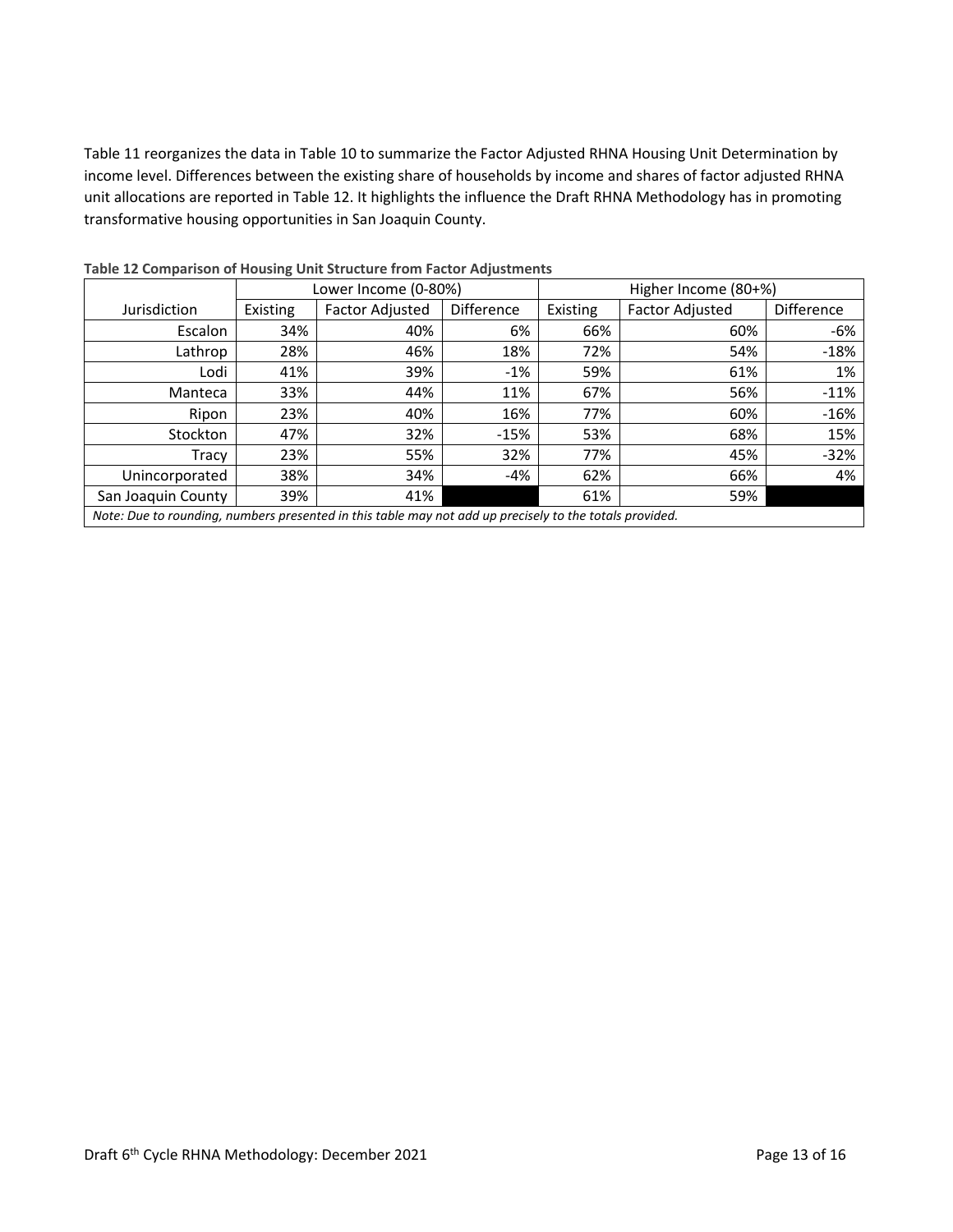# Appendix A: Additional RHNA Factors for Consideration

These additional factors, as detailed in Government Code § 65584.04(e), are described below.<sup>7</sup>

### FACTOR 1. JOBS HOUSING RELATIONSHIP

This factor requires review of each jurisdiction's existing and projected jobs and housing relationship. This includes readily available data on the number of low-wage jobs within the jurisdiction and how many housing units within the jurisdiction are affordable to low-wage workers. Where estimates are available projected jurisdictional job growth and projected household growth by income level during the planning period should also be considered.

### FACTOR 2. OPPORTUNITIES AND CONSTRAINTS TO DEVELOPMENT OF HOUSING The following jurisdictional specific issues may be considered:

- Lack of capacity for sewer or water service due to federal or state laws, regulations or regulatory actions, or supply and distribution decisions made by a sewer or water service provider other than the local jurisdiction that preclude the jurisdiction from providing necessary infrastructure for additional development during the planning period.
- Availability of land suitable for urban development or for conversion to residential use, the availability of underutilized land, and opportunities for infill development and increased residential densities. Consideration must include potential for increased residential development under alternative zoning ordinances and land use restrictions. However, available land suitable for urban development may exclude lands where the Federal Emergency Management Agency (FEMA) or the Department of Water Resources has determined that the flood management infrastructure designed to protect that land is not adequate to avoid the risk of flooding.
- Lands preserved or protected from urban development under existing federal or state programs, or both, designed to protect open space, farmland, environmental habitats, and natural resources on a long-term basis.
- County policies to preserve prime agricultural land within an unincorporated area and land within an unincorporated area zoned or designated for agricultural protection or preservation. As long as it was approved by the voters of that jurisdiction and prohibits or restricts conversion to nonagricultural uses.

### FACTOR 3. HOUSEHOLD GROWTH AND TRANSPORTATION INFRASTRUCTURE

Jurisdictions' distribution of household growth during the RTP/SCS planning cycle may be considered along with opportunities to maximize the use of public transportation and existing transportation infrastructure.

### FACTOR 4. INFILL DEVELOPMENT AGREEMENTS

Allows for consideration of agreements, approved by local voters, between a county and its cities that direct growth toward incorporated areas and prohibits or restricts land for agricultural protection or preservation from conversion to nonagricultural uses.

### FACTOR 5. ASSISTED HOUSING DEVELOPMENTS

Considers a jurisdictions' loss of units contained in assisted housing developments as a result of mortgage prepayment, subsidy contract expirations, or termination of use restrictions.

7 Descriptions are taken from:

https://leginfo.legislature.ca.gov/faces/codes\_displaySection.xhtml?lawCode=GOV&sectionNum=65584.04. on 9/7/2021.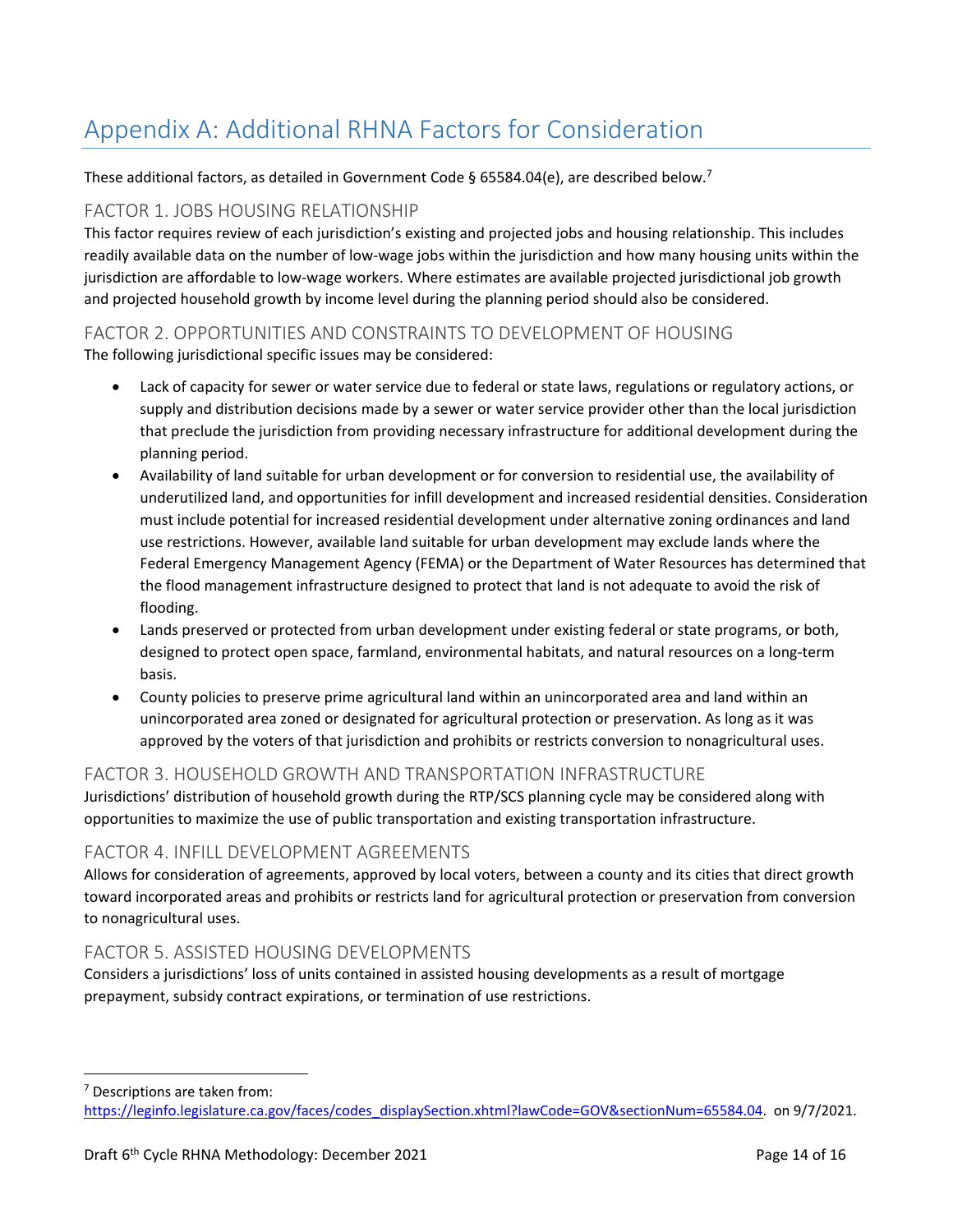### FACTOR 6. COST BURDENED RENTALS

Jurisdictions' share of cost burdened households may be considered under this factor. These households are defined as cost burdened, those paying 30 to 50 percent of their income in rent and severely cost burdened, those paying more than 50 percent of their income in rent.

### FACTOR 7. OVERCROWDING

This factor reflects on the jurisdictions' rate of overcrowding. The overcrowding rate is the percent of housing units with more than one resident per room in each room of a dwelling.

### FACTOR 8. FARMWORKERS

This factor considers the housing needs of farmworkers.

### FACTOR 9. HIGHER EDUCATION INSTITUTIONS

This factor considers the housing needs generated by the presence of an institution of higher education in a jurisdiction.

#### FACTOR 10. HOMELESS INDIVIDUALS AND FAMILIES

This factor considers the housing needs of individuals and families experiencing homelessness.

#### FACTOR 11. EMERGENCY HOUSING NEEDS

This factor considers jurisdictions' housing needs resulting from units lost during a state of emergency that occurred in the preceding planning period and that have yet to be rebuilt or replaced.

#### FACTOR 12. GREENHOUSE GAS EMMISSION TARGETS

This factor considers the region's greenhouse gas emissions targets in its allocation of housing units.

### FACTOR 13. OTHER COUNCIL OF GOVERNMENT OBJECTIVES

Considers other factors adopted by the council of governments, which further the RHNA objectives described above and specified in Government Code § 65584(d). The council of governments may include additional factors unrelated to furthering the RHNA objectives as long as: 1) the additional factors do not undermine the RHNA objectives, 2) they are applied equally across all household income levels, and 3) they are necessary to address significant health and safety conditions.